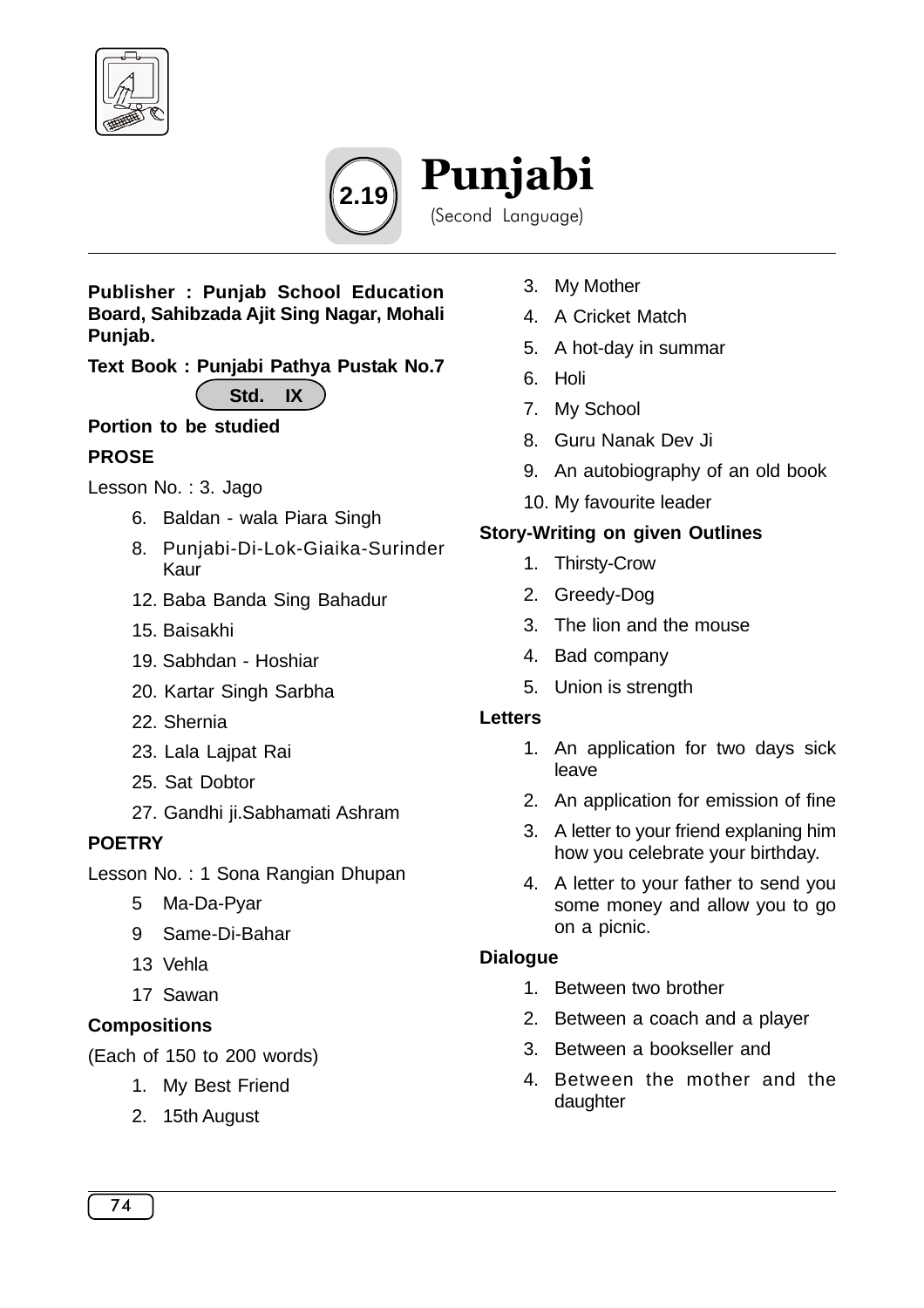

#### **Grammar**

Revision of the portion studied in Std. VIII

- 1. Gender, Number, Opposites
- 2. Idioms, phrases
- 3. Punctuation
- 4. Noun
- 5. Verb
- 6. Tense
- 7. Adjective
- 8. Add a Question-tag



**Text Book : Punjab Path Pustak No. 8**

**Publisher : Pubjab School Education Board, Sahibjada Ajit Singh Nagar, Mohali (Punjab).**

### **Portion to be done**

### **PROSE :**

Lesson No. : 2. Safaltwan Asafaltawan

- 3. Master Mela Singh
- 4. Molana Azad
- 7. Jeon Tere Babhre
- 8. Lohri
- 10. Nawan-Chehra
- 14. Unbhhi-Than-da-Subha
- 15. Hari Kishan
- 16. Pritam Singh-da-Subha
- 19. Gaggu
- 21. Mohinder Singh Randhawa
- 23. Puara-Te-Jit

#### **Poertry**

- 1. Punjabi
- 5. Udam-Kari-Jaroor
- 9. Guru Amar das
- 13. Dosti
- 17. Gulab-Di-Fasal
- 24. Punjab

# **Compositions**

- (Each 200 to 250 words)
	- 1. My favourate Ledger
	- 2. Guru Gobind Singh Ji
	- 3. T.V. its merits and demerits
	- 4. A visit to a historical place
	- 5. A scene at the railway station
	- 6. 26th January
	- 7. A visit to Taj Mahal
	- 8. Dussehra
	- 9. My India
	- 10. An autobiography of a river

# **Story-writing on given outlines**

- 1. Tit for tat
- 2. Two wise goats
- 3. Two friends and a bear
- 4. Shepherd boy
- 5. The fox and the grapes

#### **Letters**

- 1. An application for school-leaving certificate
- 2. An application for fee concession
- 3. A letter to your father requesting him to send you some money
- 4. A letter to your friend to spend his summer vacation with you
- 5. A letter to book seller ordering him some books

#### **Dialogue**

- 1. Between two sisters
- 2. Between a student and a teacher